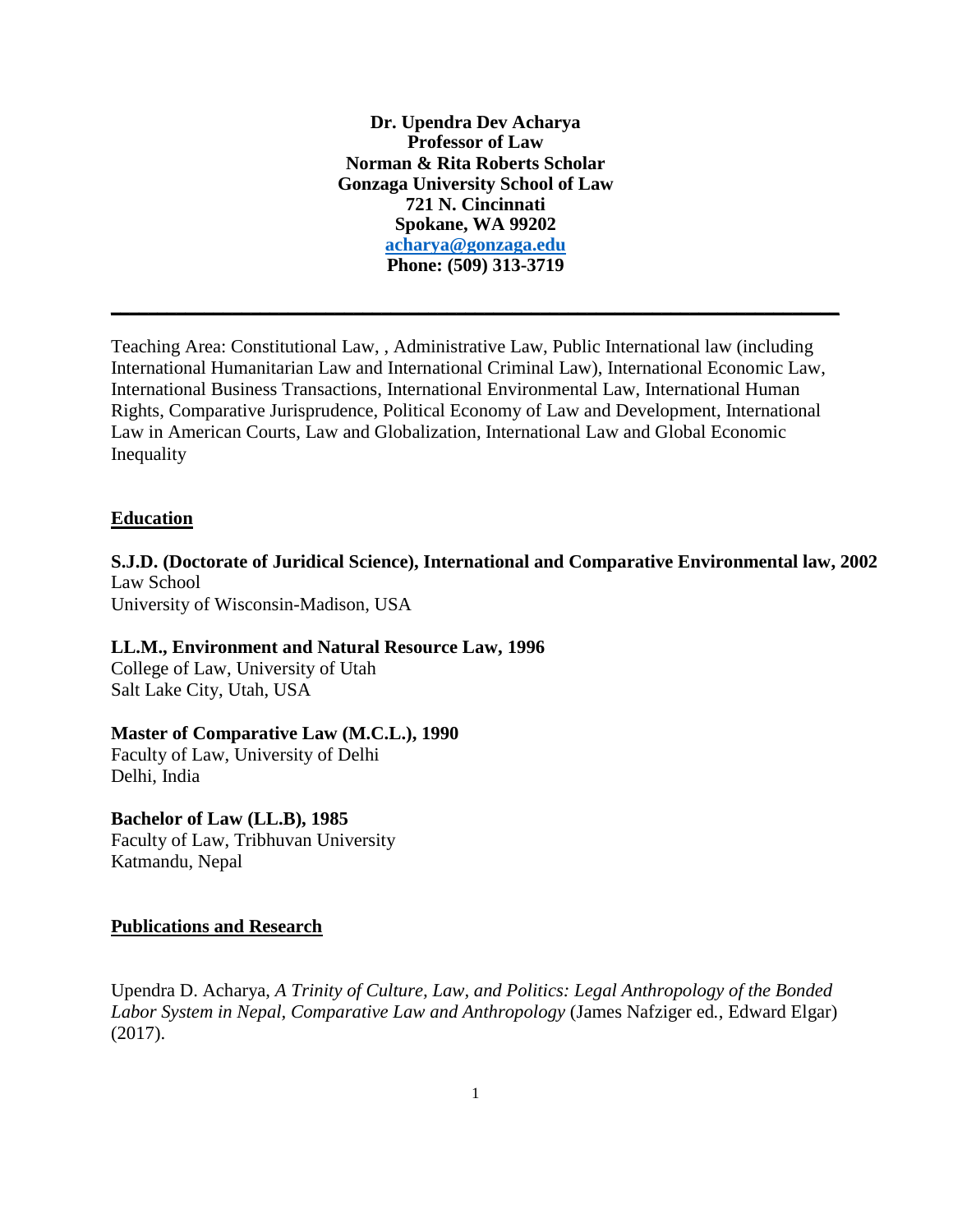Upendra D. Acharya, *Human Rights, Corporate Corruption, and Good Governance,* in a Compilation By The Professors of the Tamil Nadu Dr. Ambedkar Law University, (2015).

Upendra D. Acharya, *Future of Human Development: Right to Survive as a Fundamental Element of Right to Development,* 345 Denv. J Int'l L. & Pol'y 42 (2014).

Upendra D. Acharya, *Distinguishing Between Piracy and Terrorism: Somali and International Law,* In a Compilation by the Multinational Maritime Security Center of Excellence, (2014).

Upendra D. Acharya, *Globalization and Hegemony Shift: Are States Mere Agents of Corporate Capitalism?,* B.C. Int'l & Comp. L. Rev. 937 (2013).

Upendra D. Acharya, *International Aid and Assistance to Constrain Piracy in Somalia: Ignored Facts and The Political Delivery of Charity, Maritime Security and Piracy: Global Issues and Solutions* (Bimal N. Patel and Hitash Thakkar ed., Eastern Book Company) (2013).

Upendra D. Acharya, *International Lawlessness, International Politics, and Terrorism: A Conundrum of International Law and U.S. Foreign Policy,* 40 Denv. J. Int'l L. & Pol'y 144 (2012).

Upendra D. Acharya, *ICJ's Kosovo Decision: Economical Reasoning of Law and Questioning of Legitimacy of the Court,* 12 Chi.-Kent J. Int'l & Comp. L. 1 (2012).

Upendra D. Acharya*, ICJ and Maintaining International Peace and Security*, Published in the Conference Proceedings, Beirut, Lebanon (2011)

Upendra D. Acharya, *Interlocking Theory of International Law and International Politics*, Published in the Conference Proceedings, Athens, Greece (2010)

Upendra D. Acharya, *War on Terror or Terror Wars: The Problem in Defining Terrorism,* 37 Denv. J. Int'l L. & Pol'y 4 (2009).

Upendra D. Acharya, *Is Development a Lost Paradise? Trade, Environment, and Development: A Triadic Dream of International Law,* 45 Alberta L. Rev. 2 (2007).

Upendra D. Acharya, *Locus Standi In Administrative Law: A Study of Nepal and India, In Justice: Collection of Research Articles on Law and Legal System* (Sheesh Raj Shiwakoti ed., Pairayj Publication) (2007).

Upendra D. Acharya, *Constitutionalism and Democracy in Nepal: What Went Wrong? Constitutionalism and Democratic Transitions: Lessons From South Africa* (Veronica Federico and Carlo Fusaro ed., Firenze University Press) (2006).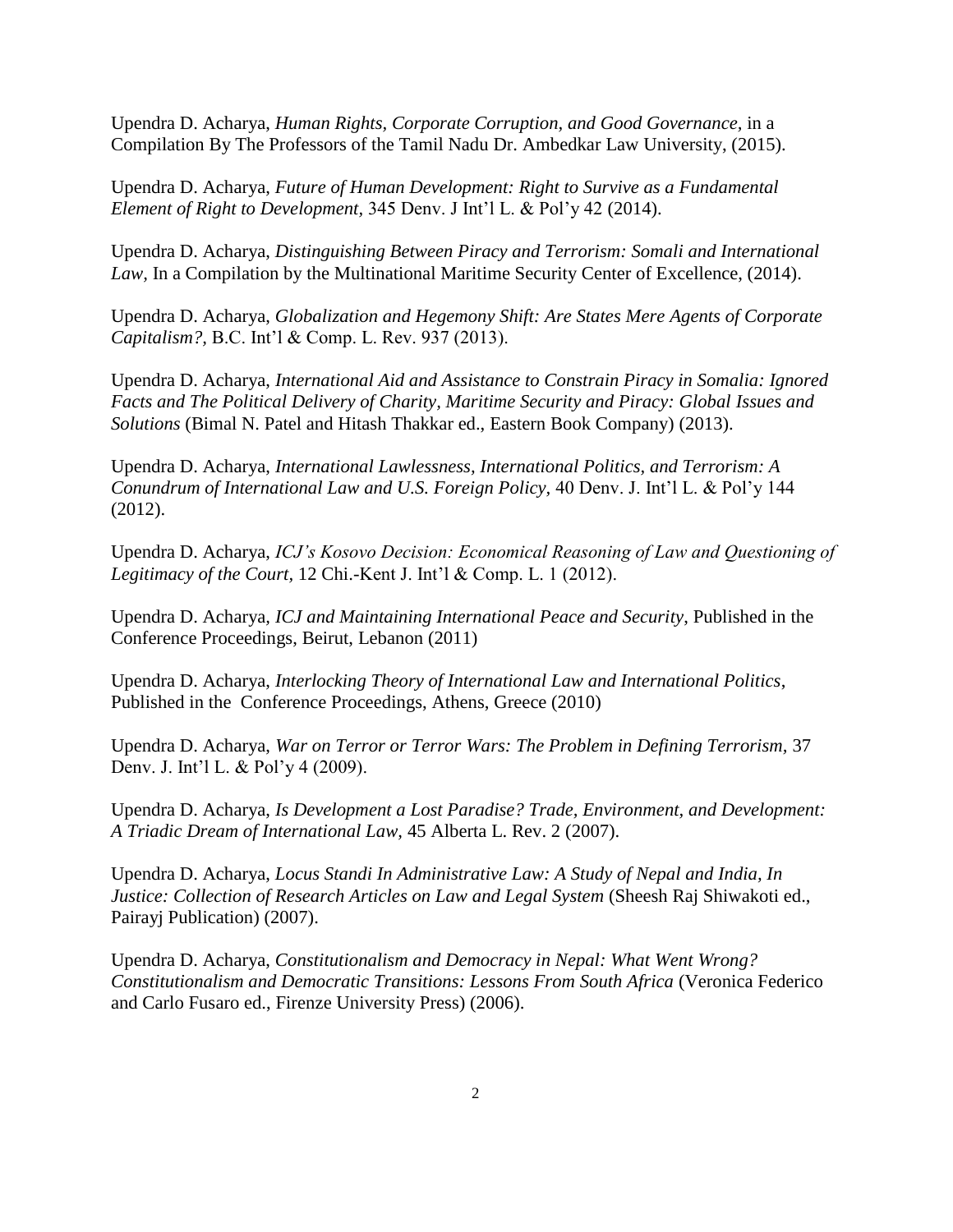Upendra D. Acharya, *Environmental Law and Modern Nepal: A National Perspective* (2002) (S.J.D. Dissertation, University of Wisconsin-Madison).

Upendra D. Acharya, *Directed Principles of State Policies: Is It Only a Constitutional Experiment?,* Nepal Bar Assoc. J. (1994).

Upendra D. Acharya, *Due Process of Law: A Comparative Study, Essays On Constitutional Issues,* Nepal Law Society L.J. (1993).

Upendra D. Acharya, *Preamble of the Nepalese Constitution: Politics of Negligence?,* 1 Justice (1993).

Land Ownership in the Context of Land Management in Nepal, 1993. Research Report for OXFAM/NEPAL on the basis of extensive doctrinal and field research of five development regions of Nepal. The report's recommendations were considered by the government to its land reform program after the restoration of democracy in Nepal.

*Nepal-TAR (Tibet Autonomous Region) Trade Relations with Comparison to Nepal-India Trade Relations and Nepal as a Trade Transit between Indo-China Trade,* (Research Report for the United Nations agencies-ITC/UNCTAD/GATT, 1991).

Co-editor, *Final Report of National Education Commission,* 1991, (The Commission was formed by the Cabinet under the Chair of the Minister of Education to revise Nepal's system of education after restoration of multiparty democracy in 1990; recommendations were fully implemented).

**Work in Progress** – 1) Human Security in the 21<sup>st</sup> Century; Military and Non-Military Approaches (working on the manuscript)

## **Keynote/Featured Speaker**

Featured Speaker, *International Law, Global Governance, and Economic Inequality*, invited speaker at the Universidad Nacional Autonoma De Mexico (UNAM), Programa De Posgrado En Derecho, Mexico City, Mexico, March 2018.

Featured Speaker, *Culturalizing Human Rights V. Human-Rightization of Culture: Epistomology of Human Rights in Asia*, Center for Human Rights and the School of Law, University of the Philippines, Manila, December 2017.

Featured Speaker, *Challenges to the Implementation of the New Constitution of Nepal*, a conference conducted by the Global Policy Forum for Nepal, Liverpool, UK, June 2017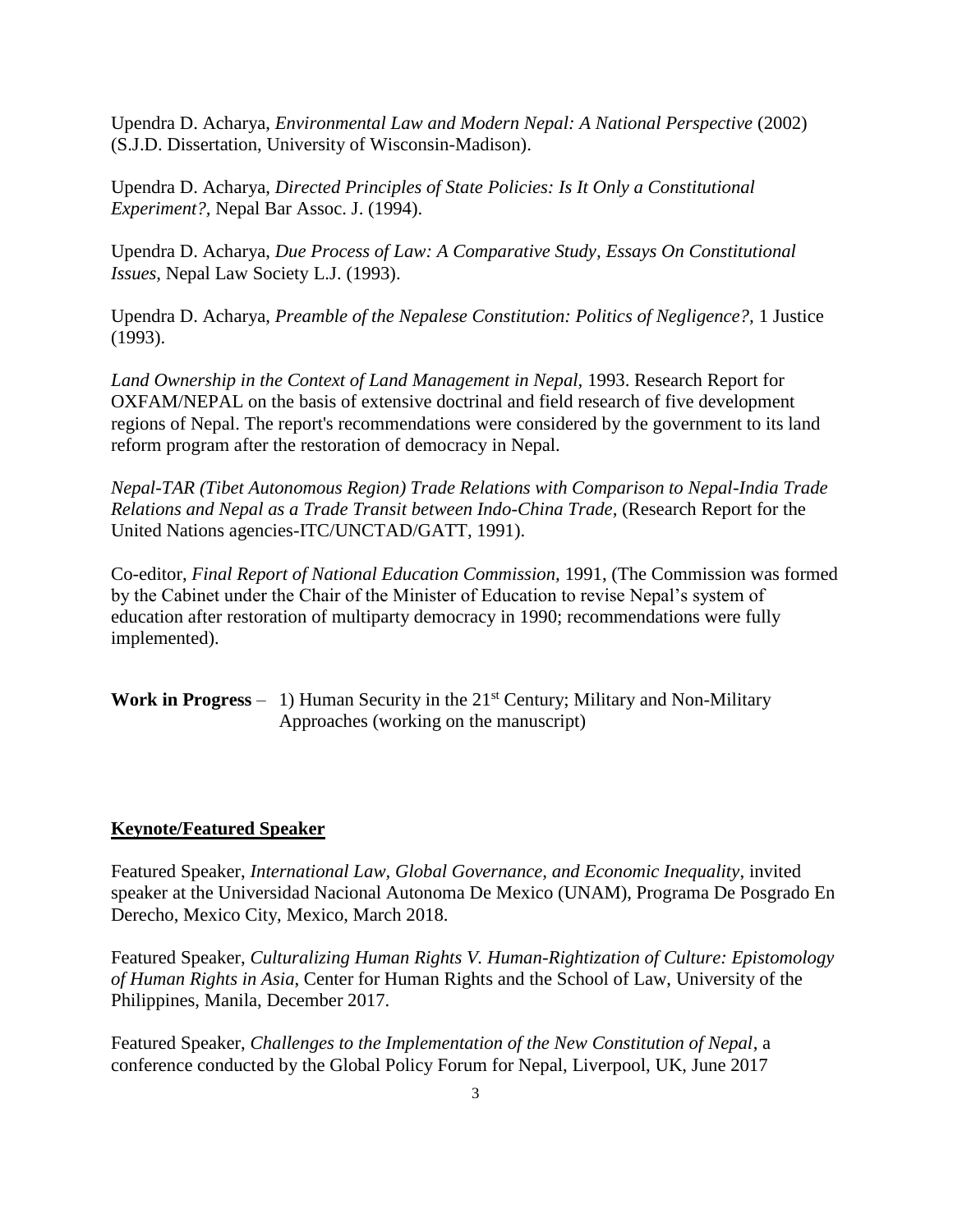Keynote Speaker, *Effective Legal Education and Research to Strengthen the Practice of Rule of Law in South Asia,* organized by the Tamil Nadu Dr. Ambedkar Law University and its affiliated seven law colleges in Tamil Nadu, February 2016

Keynote Speaker, *Migrants Workers and their Rights in Host Countries: National and International Laws and Alternative Forums to Implement their Rights* at a conference conducted by the Constitutional Center for Youth Development, Kathmandu, Nepal, January 2016

Keynote Speaker, *Legal Education in The USA and Asian Countries,* at Beijing Foreign Study University, Beijing, China, September 2015

Featured Speaker at the Faculty of Law, Kathmandu, Nepal on *Socio-Economic aspects of Constitution Making in Nepal*, December 2012

Chaired Speaker at the Dr. Ambedkar University of Law, Tamil Nadu, India on *Human Rights, Corruption and Good Governance,* December 2012

Keynote Speaker at the Global Maritime Security and Anti-Piracy Conference in Gujarat, India, 26 & 27 November 2011. The topic of the keynote presentation was *Humanitarian Aid and Assistance: Its Role in Constraining the Resurgence of Piracy.* Approximately 40 countries' governmental and non-governmental agencies and academic institutions, different UN agencies, and private security companies participated in this conference.

Featured Speaker on the topic *Dodd-Frank Act: A Shift in US Foreign Policy through Economic Legislation* at the Dodd-Frank Wall Street Reform and Consumer Act symposium, Gonzaga University School of Law, 2011

Keynote speaker on *"The Convention on the Rights of the Child: Ratification and Relevance in the U.S. Context"* at the Annual Children's Justice Conference, Seattle Convention Center, May 2011

Featured speaker on *International Humanitarian Law in Practice: From Nepal to Native American Nations*, Cornell Law School, Berger International Legal Studies Program and International Law Society, November 2008

Keynote speaker, *Indigenous Rights and Biotechnology from Human Rights Perspective in the United States, India and Nepal* at a conference on International Human Rights and Development held by the International Law Society of Northwestern School of Law Lewis and Clark College, Portland, Oregon, April, 2007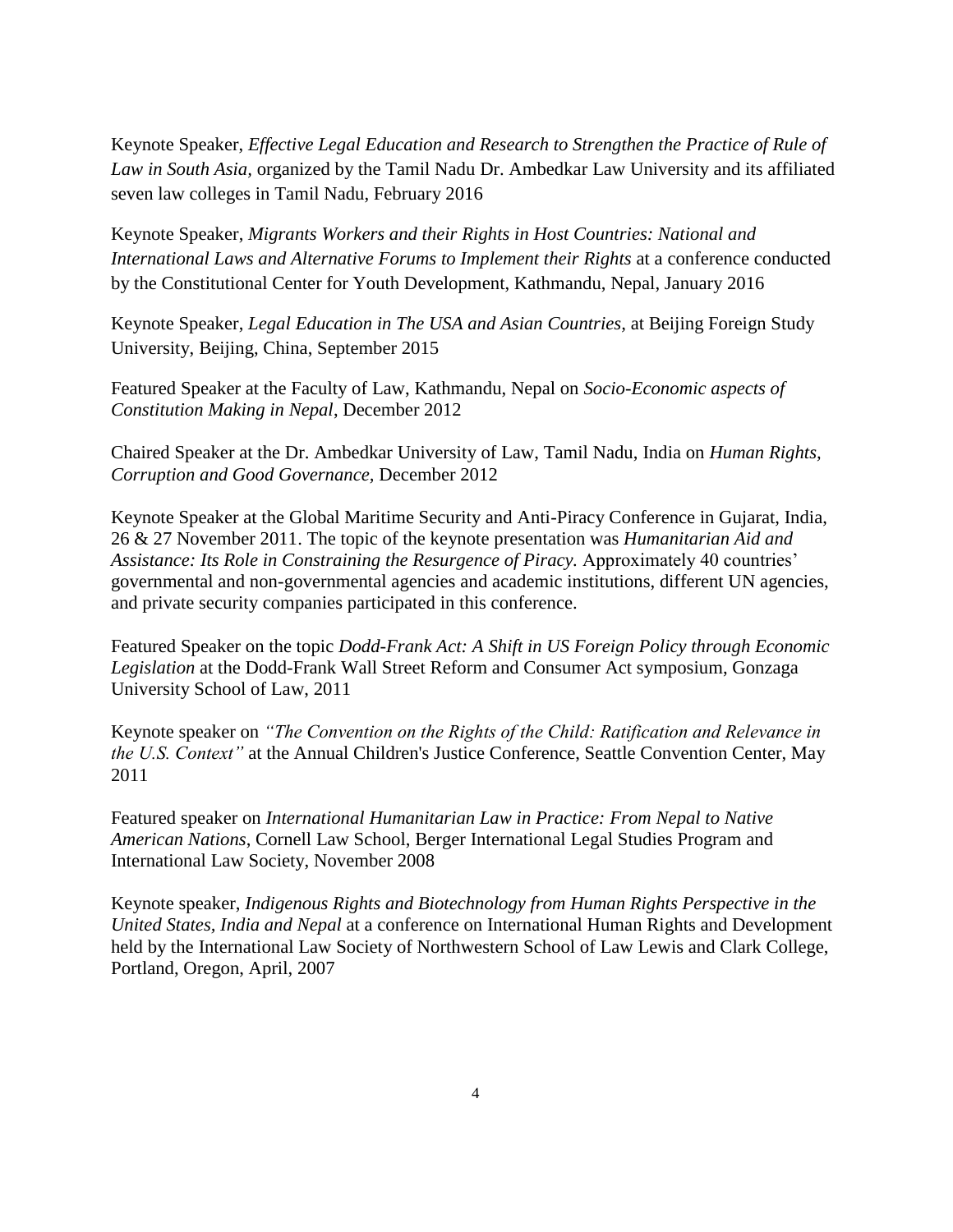## **Presentations/Lectures**

Speaker, *Trump Trade War and the American Leadership in the 21st Century Economy,* at a conference organized by the Gonzaga Journal of International Law, Gonzaga Law School, Spokane, Washington, April 2018.

Speaker, *Accessing and Managing Higher Education under the New Nepali Constitution and Federalism*, A panel organized by the Global Policy Forum for Nepal, Association of Higher Education Institutions of Nepal, and the Ministry of Education, Nepal, Kathmandu, Nepal, February 2018.

Chair, *The Relevance of Borders to International Law*, A Panel jointly sponsored by International Law and International Human Rights Section of the AALS, AALS Annual Meeting, January 2018.

Speaker in a Special panel, *Conceptualization and Judicialization of Human Rights and Criminalization of the Violations of Human Rights in Asia* at the Special Panel of the 2017 Biennial Conference of the Asian Society of International law, Seoul, South Korea, August 2017

Mentored more than 12 papers written by Assistant professors, Lecturers, Ph. D., and Postdoctoral candidates on Asia and International Law at the Junior Scholarship Workshop conducted by the Yonsai University and Korean Society of International Law, Seoul, Korea, August, 2017

Speaker, *Trumpism and Terrorism: The Ignored Ten Commandments of War on Terror* at a conference jointly organized by Robert F. Kennedy Human Rights Center and Gonzaga School of Law, Florence, Italy, May 2017

Guest Speaker, *Exploring Cultural Dynamics in Transnational Business,* American Business School in Paris, June 2017

Invited as an Academic and Research Scholar to provide Guest Lectures on *Comparative and International Legal Education and its Importance* and to facilitate several sessions on the *Teaching and research Issues and Resolutions* to the faculty and research scholars at the Dr. Ambedkar Law University and its affiliated seven law colleges in Tamil Nadu, India (Spoke to more than 5000 students and 200 hundred faculty and research scholars) January-February 2016

Provided three training sessions to the senior officers of the Armed Police Force of Nepal on *National Security, Terrorism and Compliance of National and International Law,* Kathmandu Nepal, January 2016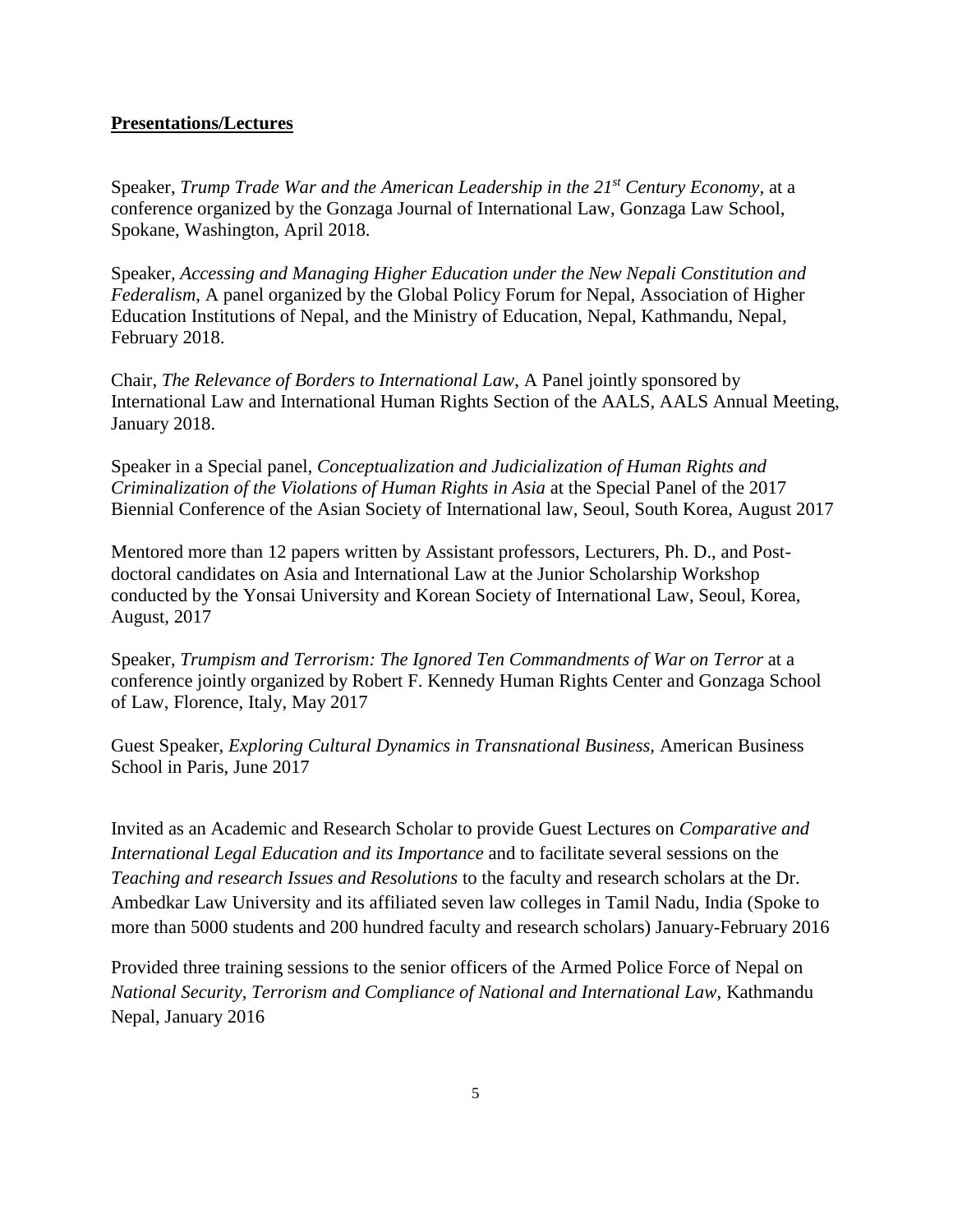Presented a paper on Higher Education in Nepal at the one-day Conference conducted by the Global Policy Forum for Nepal, Kathmandu, Nepal, December 2015

Guest Speaker, *WTO and Its Relevance in the 21st Century* at the China Youth University of Political Science, Beijing, China (September 2015)

Commented on the paper, *Economic Blockade of India against Nepal and Potential Legal and Diplomatic Issues under International Law,* presented by Professor Surya P. Subedi (University of Leeds School of Law) at the First Global Policy Forum for Nepal Conference, Kathmandu, Nepal (December 2015)

Speaker, *Religious Freedom and Law and its Impact on Legal Practice* at the Gonzaga University School of Law, Spokane, Washington, April 2014.

Speaker, *Globalization and Law: Impact on Nepal's Legal System,* at the National Law College, Lalitpur, Kathmandu Valley, Nepal, March 2014

Presented a paper on Human (In)Security and International Law and Practice at the Asian Society of International law conference in New Delhi, November 2013

Presented a paper on Human Development and Right to Development at the Denver University College of Law, Denver in November, 2013

Presented a paper titled "*Is Dodd-Frank Wall Street Reform and Consumer Protection Act a Better International Human Rights law to Regulate Corporations?".* At the American Branch of International Law Association conference at Fordham Law School, New York, November 2013.

Presented a paper on Capital Control under the WTO and U.S. FTAs at a conference organized by Southwest University of Political Science and Law, Chongqing, China, May 2013

Speaker at the Maritime Security Workshop held by the Multinational Maritime Security Centre of Excellence in Marmaris, Turkey on *Piracy and International law: Challenges and Solutions,* November 2012

Spoke on *International Law and U.S. Foreign Policy* to the scholars and researchers of FRIDE, a European think-tank organization in Madrid, Spain, May 2012.

Guest lecture on *Politics of International Trade Law* at East China University of Political Science and Law, Shanghai, China, May 2012

Guest lecture on *Human Rights in China, India and Nepal: The Challenges for Emerging Powers* at Derito GV, Law School in Sao Paulo, Brazil, August 2011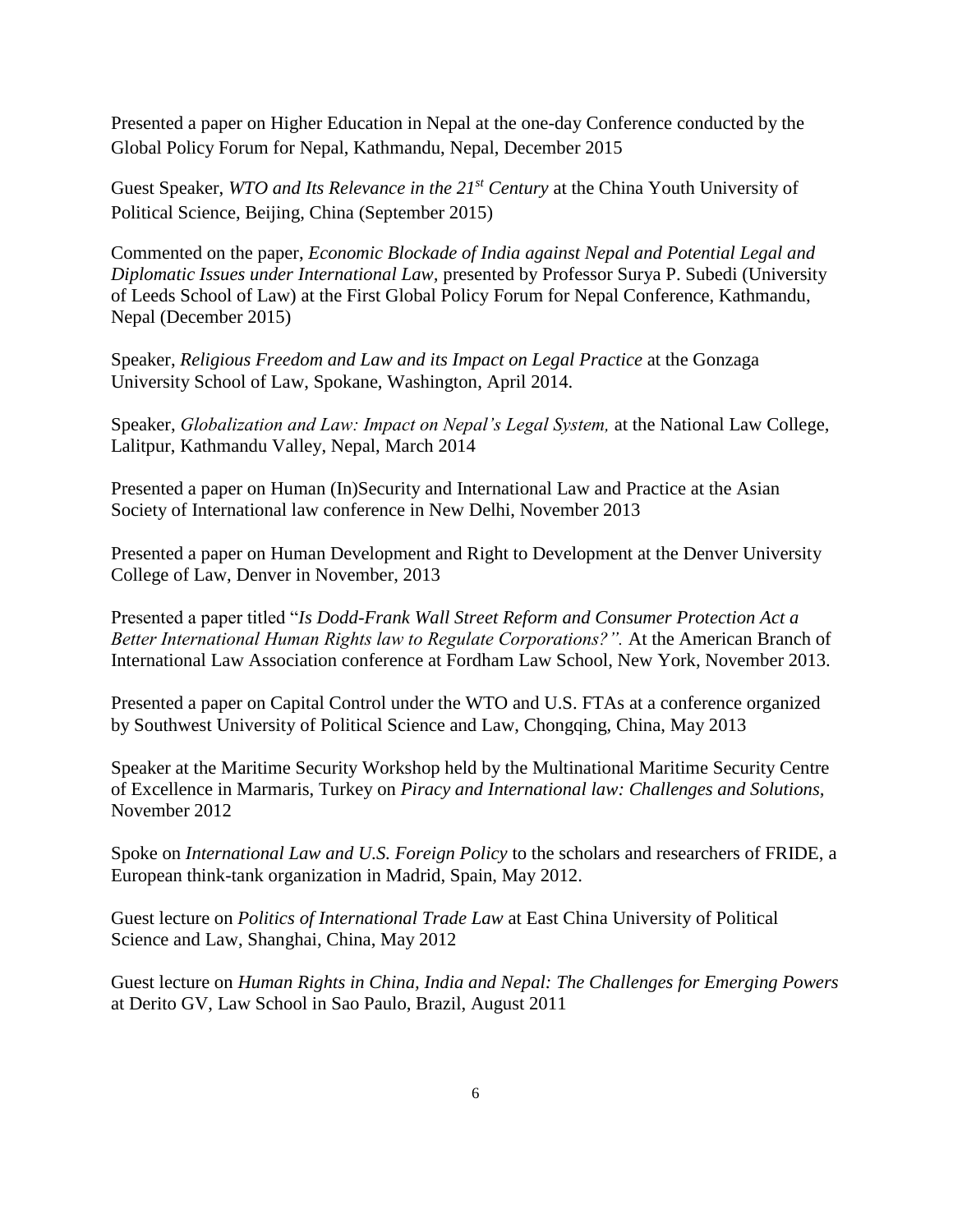Presented to a CLE program by the WPTL (World Peace Through Law) Section of the Washington State Bar Association on *From Needs to Rights: Implementations of the Conventions of the Rights of the Child in South Asia,* on January 25, 2011, Seattle

Presented a paper on *International Court of Justice and Maintaining International Peace and Security* at the University of Antonine, Beirut, Lebanon, December, 2010

Spoke on *Diversity and Its Role in Legal Thinking and Practice* in Diverse Perspectives on the Law Panel at the invitation of the SBA and other student organizations during the Building Bridges Week of the Gonzaga Law School, October, 2010

Presented a Paper on *Defining Terrorism and Lingering International Politics: International Law as a Quiet Observer* at an international conference in Athens, Greece, July 2010

Presented paper on *Climate Change and Developing Countries: Human Rights Considerations* at the Annual International Law Weekend of the American Branch of the International Law Association in New York, October, 2009 held at Fordham Law School

Presented a paper at the Second Biennial conference of the Asian Society of International Law at the University of Tokyo, Tokyo, Japan, August, 2009. The topic of the presentation was *Right to Development: Conspiracy in International Law*

Spoke on *Stopping Genocide Through International Agreement When the Security Council Fails to Act* at the Eighth Biennial Conference of the International Association of Genocide Scholars held at George Mason University, June 2009

Spoke on the topic *International Criminal Court: Its Relevance and Legitimacy* to the UNA (United Nations Association)-USA Spokane chapter on May 2009

Spoke on *Ethics, Human Rights and Health Care: Role of the Ethics Committee* to medical professionals (doctors and nurses) as a part of their MCE (Medical Continuing Education) Grand Round at the Benefis Hospital, Great Falls, Montana on May 2009

Served as a faculty speaker to the Appellate Judges at the Spring Program of the Appellate Judges of the State Courts of Washington at Lake Chelan, Washington. The topic was *International Human Rights Law in State Courts of the United States* on April 2009

Presented a paper on *International Water Law and Sustainable Development: Challenges to Trans boundary Allocation* at the International Law Weekend-West convened by the American Branch of the International Law Association and hosted by the Willamette University College of Law, March 2009

Presented a paper at the 2008 Sutton Colloquium on *Terrorism and its Tentacles: Define Terrorism or Not?* Organized by the Nanda Center for International Law of the University of Denver Sturm College of Law, Denver, Colorado. October, 2008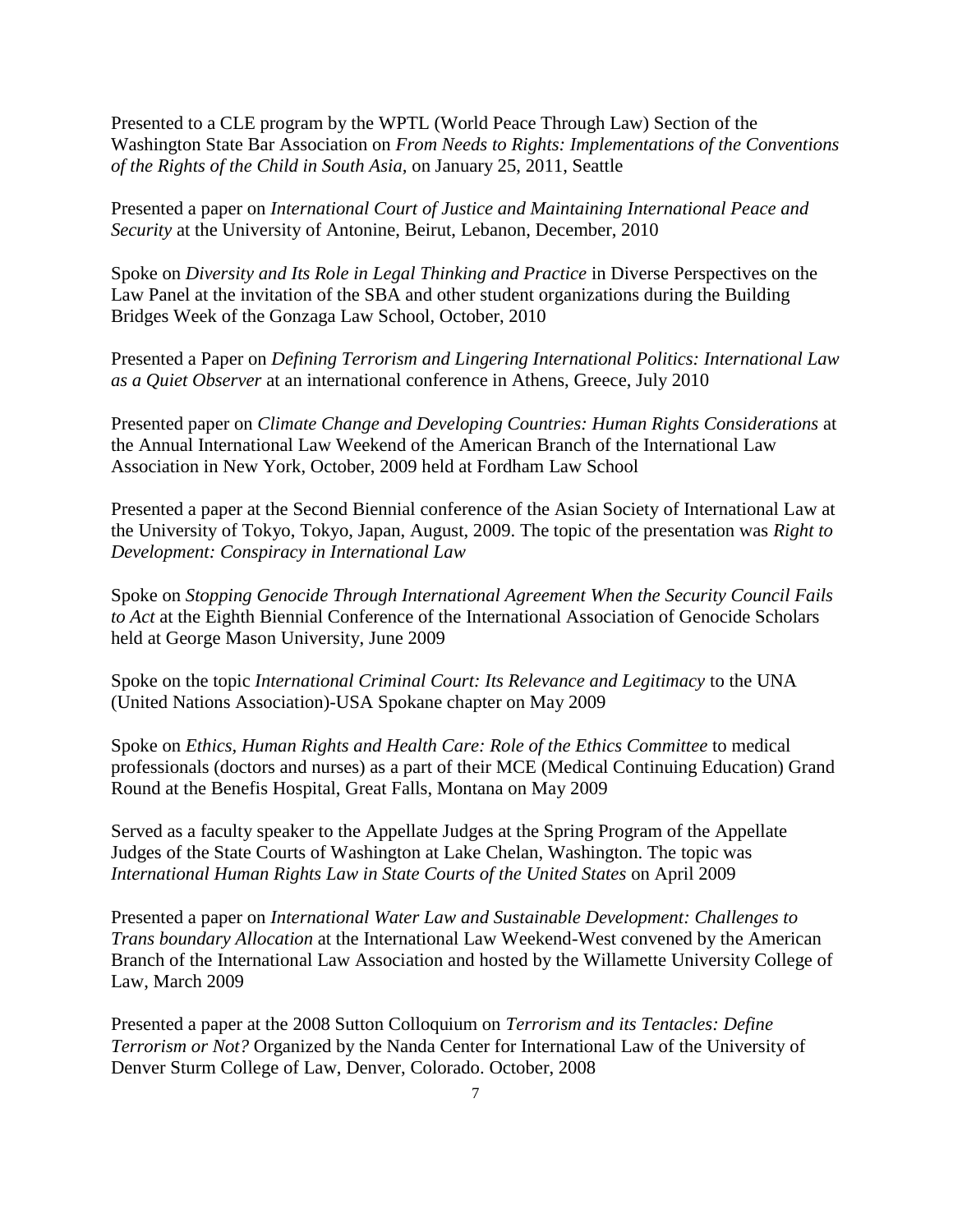Delivered a guest lecture on *Legal Education in the US and Beyond* at the Southwest University of Political Science and Law in Chongqing, China, July 2008

Spoke to Nepali journalists on *Media, Democracy and Law* at an event conducted by Nepal Journalist Association and Tribhuvan University School of Journalism, Katmandu, July 2008

Delivered a guest lecture on the topic, *Third World Perspective of Jurisprudence and Constitution Making* at the Faculty of Law, Tribhuvan University, Katmandu, July 2008

Presented a paper on *Trade, Development and Environment* at the fifth annual international law symposium on Free Trade or fair: The Softwood Lumber Dispute and Beyond conducted by City University of New York and University of Idaho Law School in Coeur d'Alene, Idaho, March 2007

Presented a paper on the topic *The US, China and Nepal: Challenges to WTO Obligations on Trade and Agriculture* at an international conference on WTO: Dislocations and Solutions in Chongqing, China. The conference was organized by the Southwest University of Political Science and Law, Chongqing, China. December 2006

Spoke as a panelist on *Critical Issues of International Criminal Law* in a symposium organized by the Gonzaga Journal of International Law in November 2006

Spoke on *Relevance of International Law in Today's Global Context* in a symposium organized by the Gonzaga Journal of International Law, March 2006

Presented a paper in a conference on the topic, *Genocide: Complexity of International Humanitarian and Human Rights Issues* organized by the University of Montana Law School in April 2006

Co-facilitated and spoke to a seminar *Impacts of War on Environment and Human Rights* at the Gonzaga Law School in October 2005

Special Speaker at a Continuing Medical Education (CME) for Benefis Hospital in Great Falls, Montana on *Right to Health Care as a Human Right*, December 2005

Presented a paper on *Constitutionalism and Democratic Transition: Nepal and South African Perspective* at an International Conference conducted by the University of Florence, Department of Law, Florence, Italy. December 2005

Guest Speaker on *Democracy, Terrorism and Failed State* at the International Affairs Program, University of Montana, Missoula, March 2005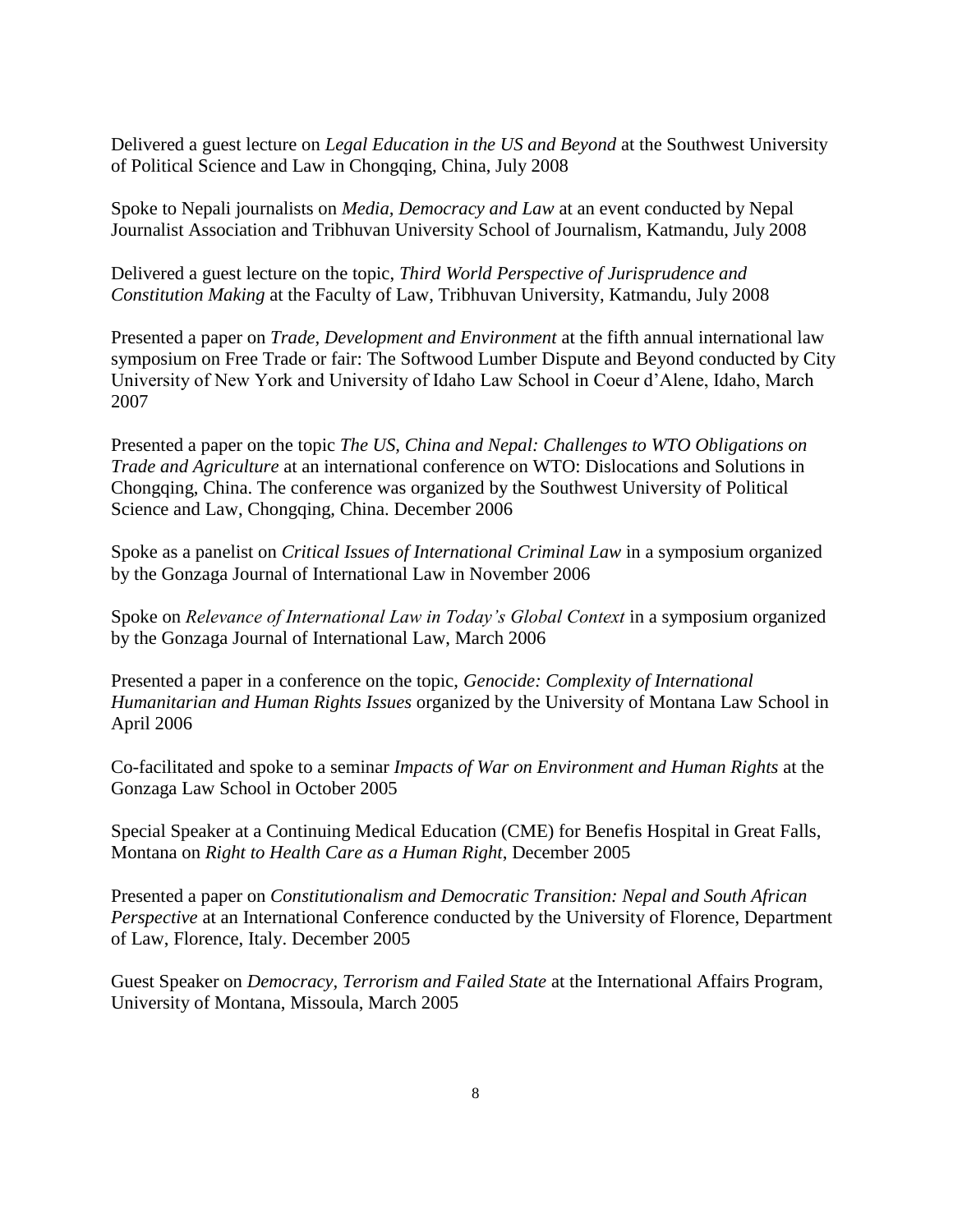Presented a paper on *Environment and Rule of Law in South Asia* at the International Conference on the Rule of law in Asia conducted by the Mansfield Center, Montana; University of Montana, Missoula, Montana; and Mansfield Center for Asia Pacific Rim, Washington D.C. 2001

Honor Lecture on *Sociological Thought: Matter of Least Importance* and *Historical Approaches and Problems of Reception in Nepal* at Tribhuvan University, Prithvi Narayan Campus, Pokhara, Nepal 1991

*Taking Indo-Nepal Relations Seriously: A Critical Appraisal* in a seminar on Indo-Nepal Relations (Economic and Political Aspects) organized by the Faculty of Law, University of Delhi, India 1990

## **Visiting Professorship/and Professional Honors**

Senior Research Fellow, Center for Teaching and Research of WTO Dispute, School of International Law, Southwest University School of Political Science and Law, Chongqing, China

Visiting Professor, National Law College, Lalitpur, Nepal

Visiting professor, International Business transactions, American School of Business in Paris, Paris, France, June 2015

Visiting Professor, International Economic Law, Tsinghua University School of Law, Beijing, China, September 2015

Academic Advisor, Multinational Maritime Security Center of Excellence Workshop, Turkey, 2013

China Youth University, Beijing, China, 2012 summer (course taught: International Business Transactions and Trade Law)

University of Toulouse, France, 2012 summer (course taught: International Law, Arab Spring and International Peace and Security)

China Youth University, Beijing China, 2011 summer (subjects taught: International Trade Law and International Climate Change Law)

South West University of Political Science and Law, Chongqing, China, 2010 summer (Subjects Taught: International Economic Law and International Climate Change Law)

Fundacao DEREITO GV Law School, Sao Paulo, Brazil, 2011 summer (subject taught: Political Economy of law and Development)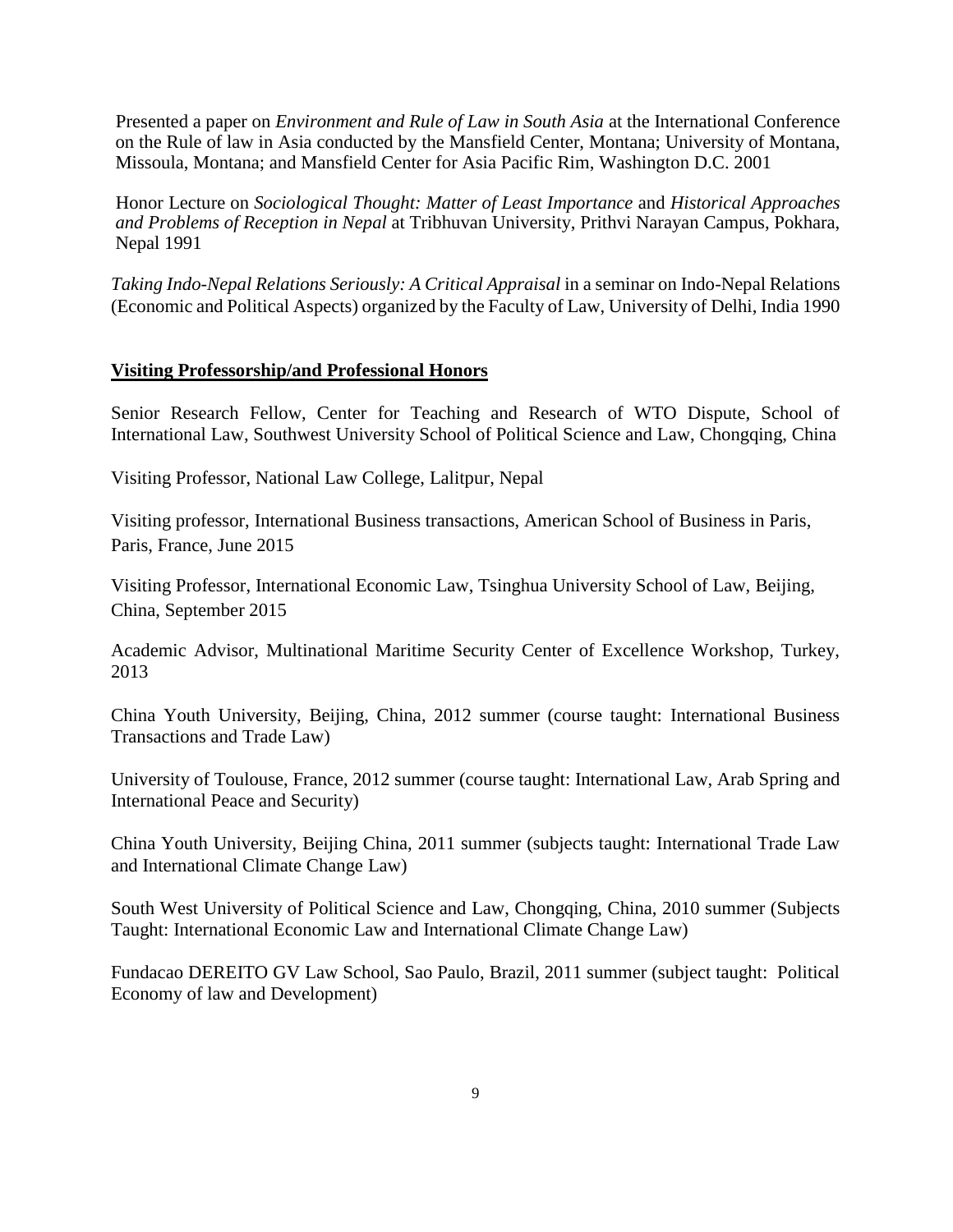## **Professional Experience**

Gonzaga University School of Law (Spokane, WA, Present, 2012-2017, 2006-2012, 2005-2006)

Professor of Law Associate Professor of Law, Gonzaga University School of Law Assistant Professor of Law, Gonzaga University School of Law Visiting Assistant Professor of Law, Gonzaga University School of Law

Legal Research/Advisor, Chippewa Cree Tribal Government (MT 2000-2005)

Review, analyze and prepare recommendations to the Tribal government and its entities on legal and legislative matters pertaining to self-governance, welfare reform, Indian Health Service, water rights, and day-to-day governmental activities; represent the Tribe on Federal and State sponsored programs and negotiations; interpreted Tribal, State, and Federal laws (including water compact, Farm and Energy Bill, Self-Governance Bill) and regulations as necessary for day-to-day governmental activities.

Environmental Legal Consultant, Chippewa Cree Tribe (MT 1999-2000)

Drafted Tribal Cultural Resource Protection Code, Lead-based Paint Code, Wetlands Code, Water Code, Tribal Environmental Protection Code, Fish and Wildlife Code, Grazing Code, Land Use Code; conducted several training classes on tribal environmental law and federal environmental law for the Rocky Boy's Reservation and the tribal officers under the jurisdiction of the EPA Region No. 8 office, Denver, Colorado.

Lecturer, Nepal Law Campus, Faculty of Law, Tribhuvan University Katmandu, Nepal (Nepal 1991-1995)

Subjects taught: International Law, Comparative Jurisprudence, Legal Theory and Interpretation of Law, Administrative Law, Environmental Law, Major Legal Systems of the World, Human Rights, International Law of Trade, and International Organizations.

Assistant Lecturer, Prithvi Nerayan Campus, Faculty of Law, Tribhuvan University, Pokhara, Nepal (Nepal 1990-1991)

Subjects taught: Jurisprudence, International Law, and Human Rights.

Practiced Law as an attorney at the Supreme Court of Nepal (Nepal 1990-1995)

Practice areas: constitutional law, human rights, public international law, international economic law (including international trade law), and national and international environmental law. Law and inequality, law and development.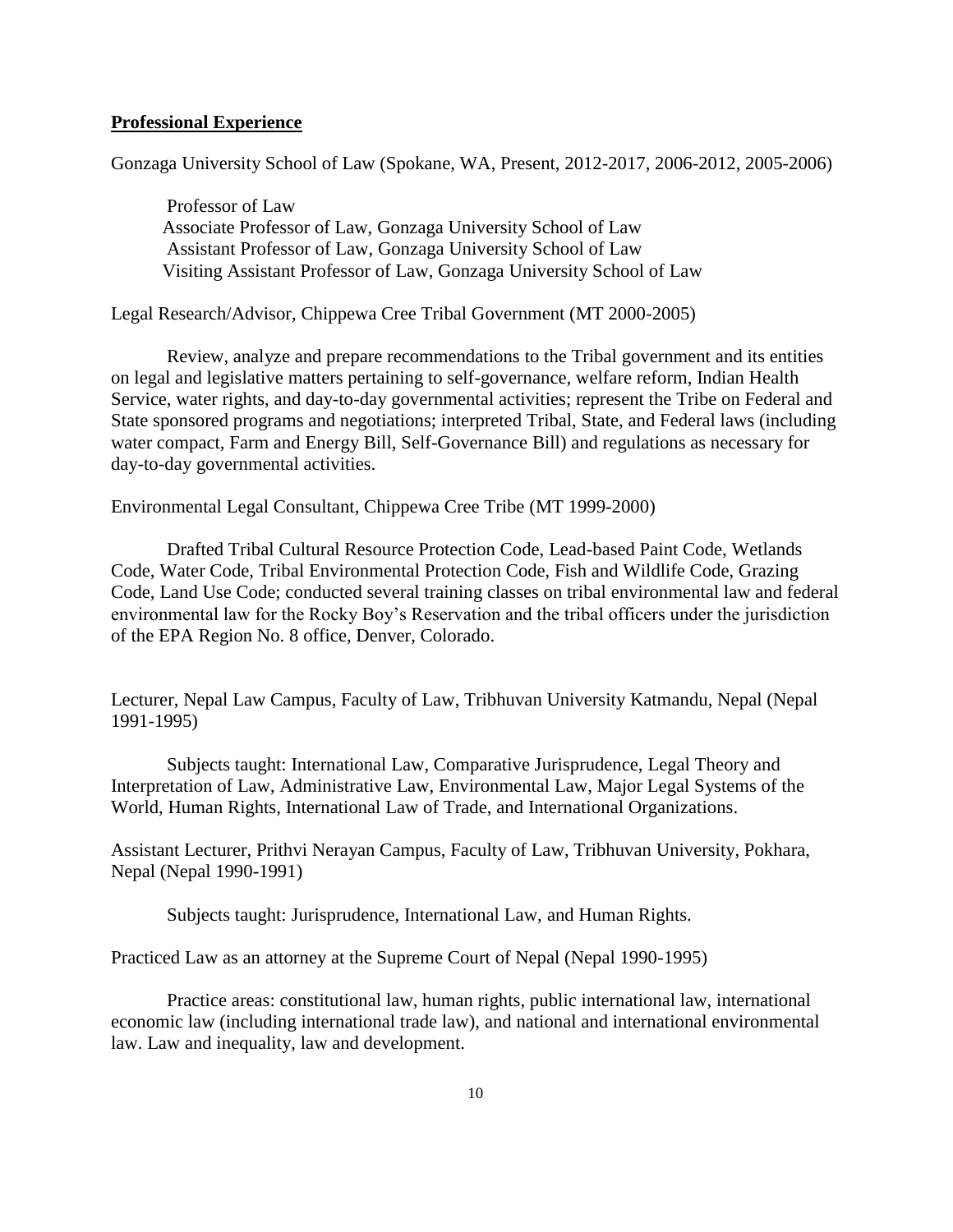National Consultant, Nepal Tibet Trade Relations with reference to South Asia Region for ITC/UNCTAD/GATT ( Nepal 1991)

Prepared an extensive research report on Nepal's trade diversification policy by analyzing Indo-Nepal bilateral trade treaty and China-Nepal bilateral trade treaty.

#### Additional Experience (Nepal 1980-1995)

In addition, I was involved in different professional activities from 1980 to 1995 which include 1) Coordinator of the Research work on "Mapping of Nepalese Legal System and Identification of Nepalese Jurisprudence" organized by the Nepal Law Reform Commission, 2) Member, Recruitment Committee (the Committee for Recruitment, Dismissal and Promotion) of Nepal Rosin and Turpentine Ltd. (Govt. Owned), 3) Legal Expert, on environmental legal issues and on Bonded Labor Study Program conducted by LEADERS/NEPAL sponsored by the USAID/NEPAL, 4) Legal Consultant to AAFLI (Asian-American Free Labor Institute) to assist in drafting of the constitution of NTUC (Nepal Trade Union Congress), 5) Legal Advisor, Private and Boarding Schools' organization, 6) Project Director, Socio-economic and legal analysis of landlord and tenants conducted on behalf of SWOG (Social Workers' Group) sponsored by OXFAM/Nepal. 7) Legal Expert and member in a four-member Anti-Corruption Commission of Nepal Coal Limited (Govt. owned), 8) Member of Higher Education Task Force of National Education Commission.

#### **Professional Leadership/Association**

Norman & Rita Roberts Scholar

Vice-President of the Asian Society of International law

Co-Chair of the Planning Committee of the  $7<sup>th</sup>$  Biennial Conference 2019 of the Asian Society of International Law in Philippines. Another Co-chair is Hon'ble Justice Francis H. Jardeleza, Supreme Court of the Philippines

Chair, Human Rights Special Interest Group of the Asian Society of International Law, Head Office, Singapore

Founder Member and the Director of Studies, Global Policy Forum for Nepal (a diaspora organization to help Nepal in its constitutional transition and other important national and international issues)

Elected Member, Executive Council, Asian Society of International Law (2013-2017)

Member, Academic Advisory Board, Multinational Maritime Security-Center of Excellence Workshop 2013, Istanbul, Turkey